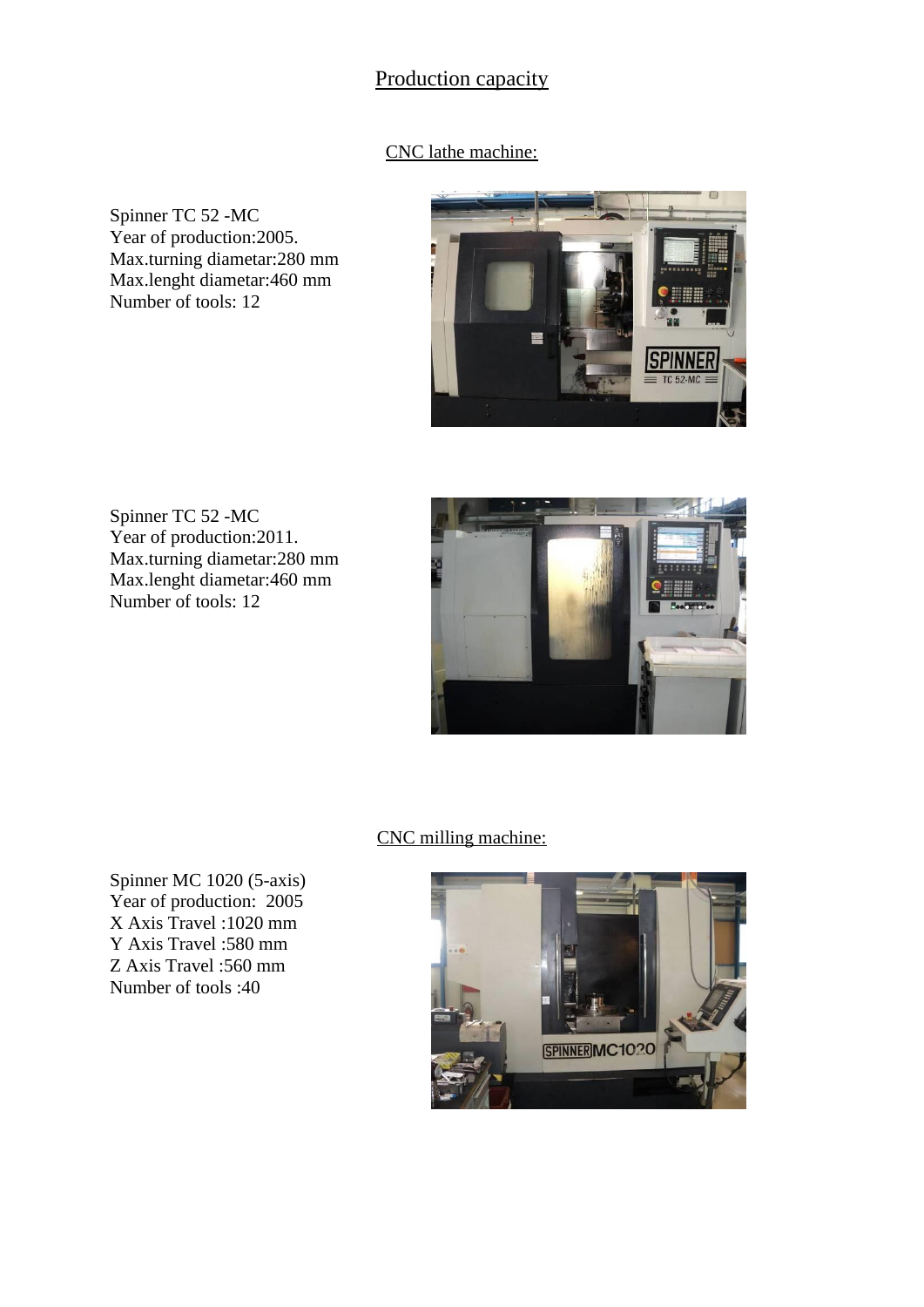Spinner MVC -850 (4-axis) Year of production: 2010 X Axis Travel :850 mm Y Axis Travel :510 mm Z Axis Travel :510 mm Number of tools :24

Dalstroj MCV -25 (4-axis) Year of production: 1993 X Axis Travel :650 mm Y Axis Travel :410 mm Z Axis Travel :410 mm Number of tools :12

HAAS VF5ss (5-axis) Year of production: 2011 X Axis Travel :1270 mm Y Axis Travel :660 mm Z Axis Travel :635 mm Number of tools :24

Tornos Bechler ENC-167 7-Axis CNC Swiss Screw Machine with Spego Bar Feed Year of production: 1997. Max.turning diametar:16 mm Max.lenght diametar:4000 mm Front Endworking Tools: (3) Total, (2) Live, (1) Static Back Endworking Tools: (3) Static







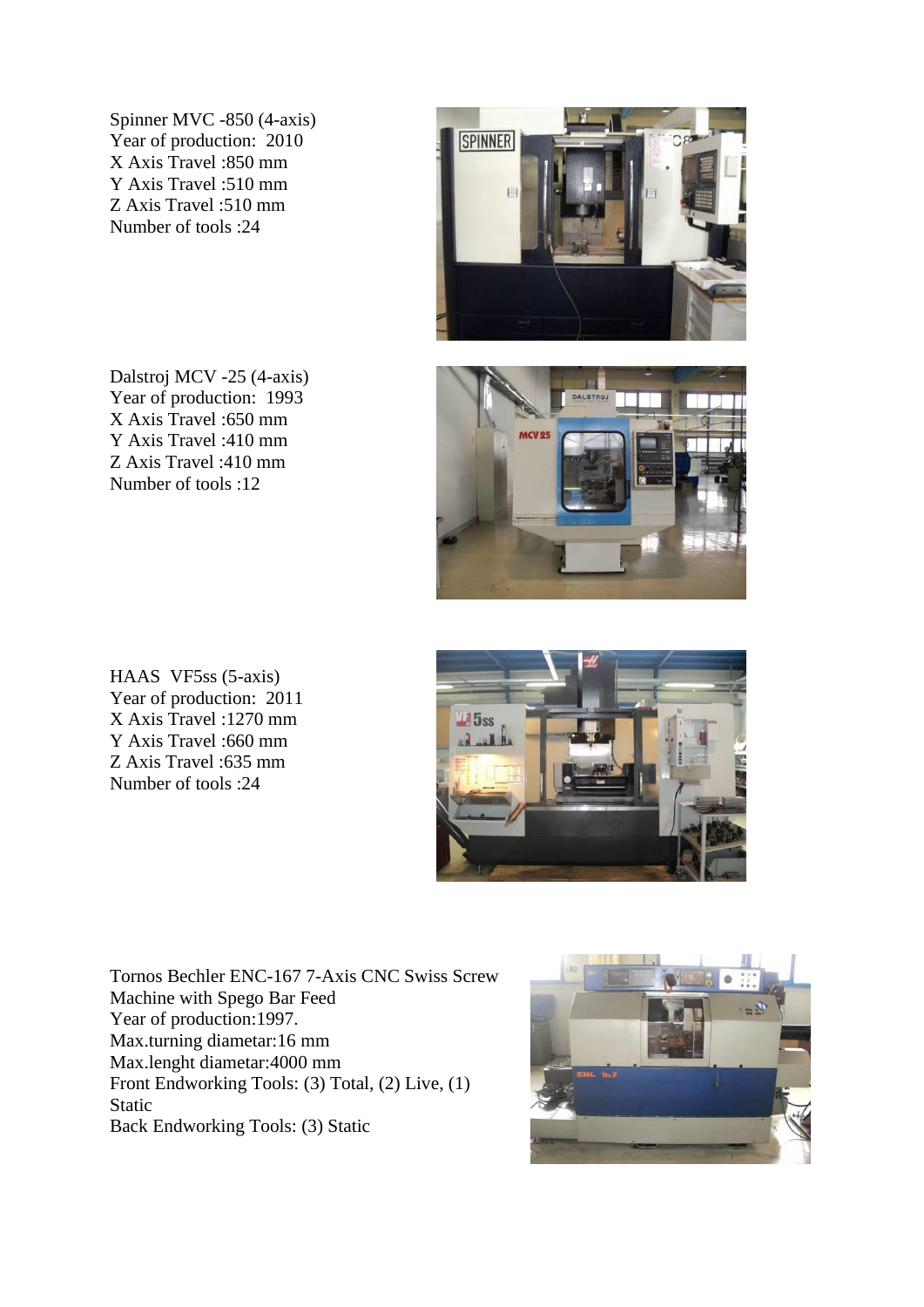MAS MCV 32 (4- Axis Nikken) Year of production:1996 X Axis Travel :480 mm Y Axis Travel :320 mm Z Axis Travel :500 mm Number of tools :20



EDM machine:

EDM machine Agie Futura 4 Year of production: 1996



special machine:

Monnier-Zahner M601 hexagon stamping machine Year of production: 2005 Number of tools :3 stations



Monnier-Zahner M544 CNC - Thread milling machine for medical screws Year of production: 2005.

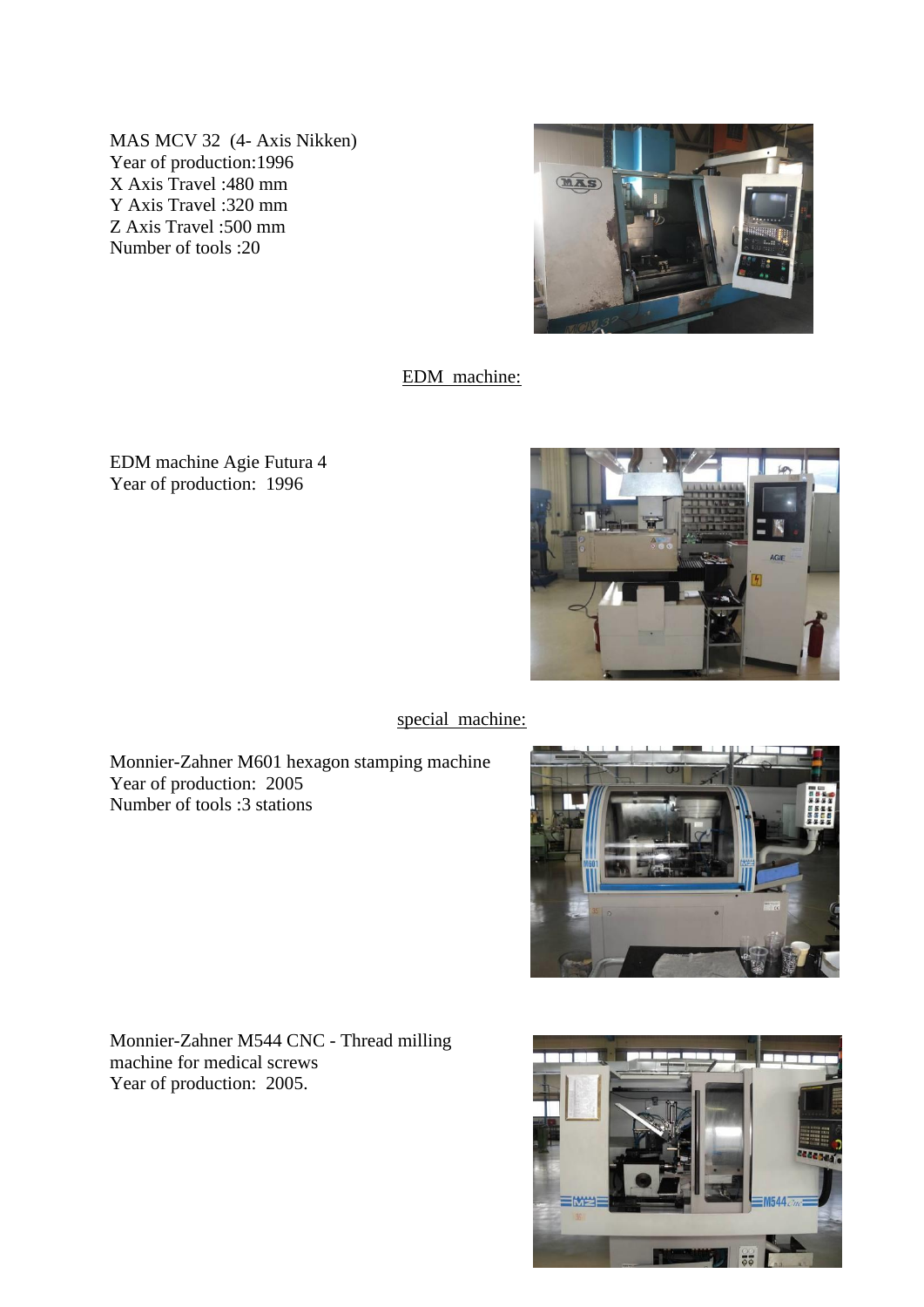Laser marking system: TELESIS FQ20 Year of production: 2011.

3D mesuring system Mitutoyo CRYSTA- apex C Year of production: 2005.

OTEC disc finishing machine CF-2 x32 Year of production: 2011. Number of disc :2 stations

OTEC drag finishing machine DF-3 Year of production: 2011. Number of tools :1 station  $+3$  rotating holders

Hidraulic press (40t and 63t) Year of production: 1979.







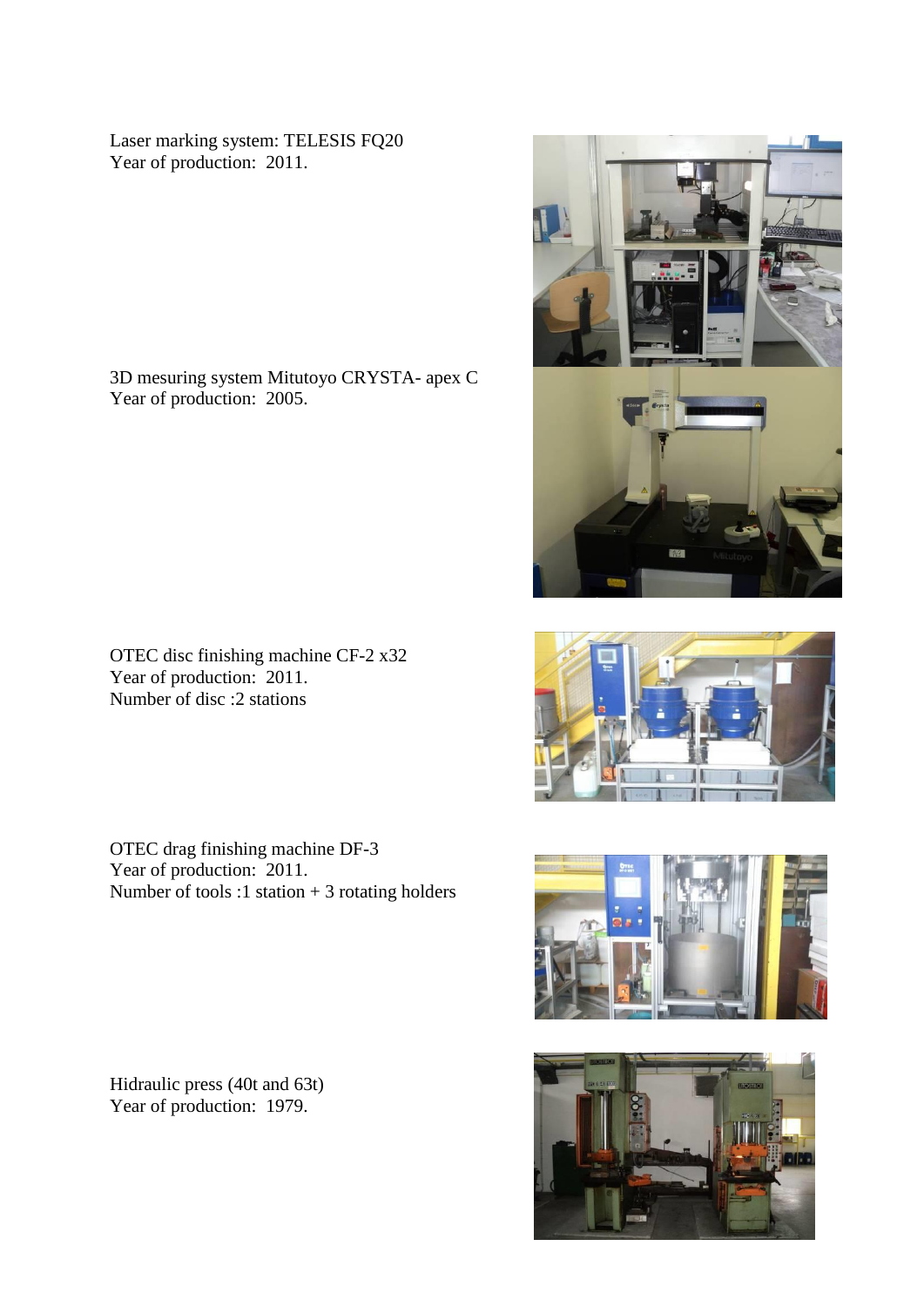Cleaning ultrasound line KKS With 6 baths. Year of production: 2005.

Gas owen for forging with controled temerature Year of production: 2005.





CNC Lathe machine

HAAS ST-10 Year of production: 2013. Max.turning diametar:200 mm Max.lenght diametar:356 mm